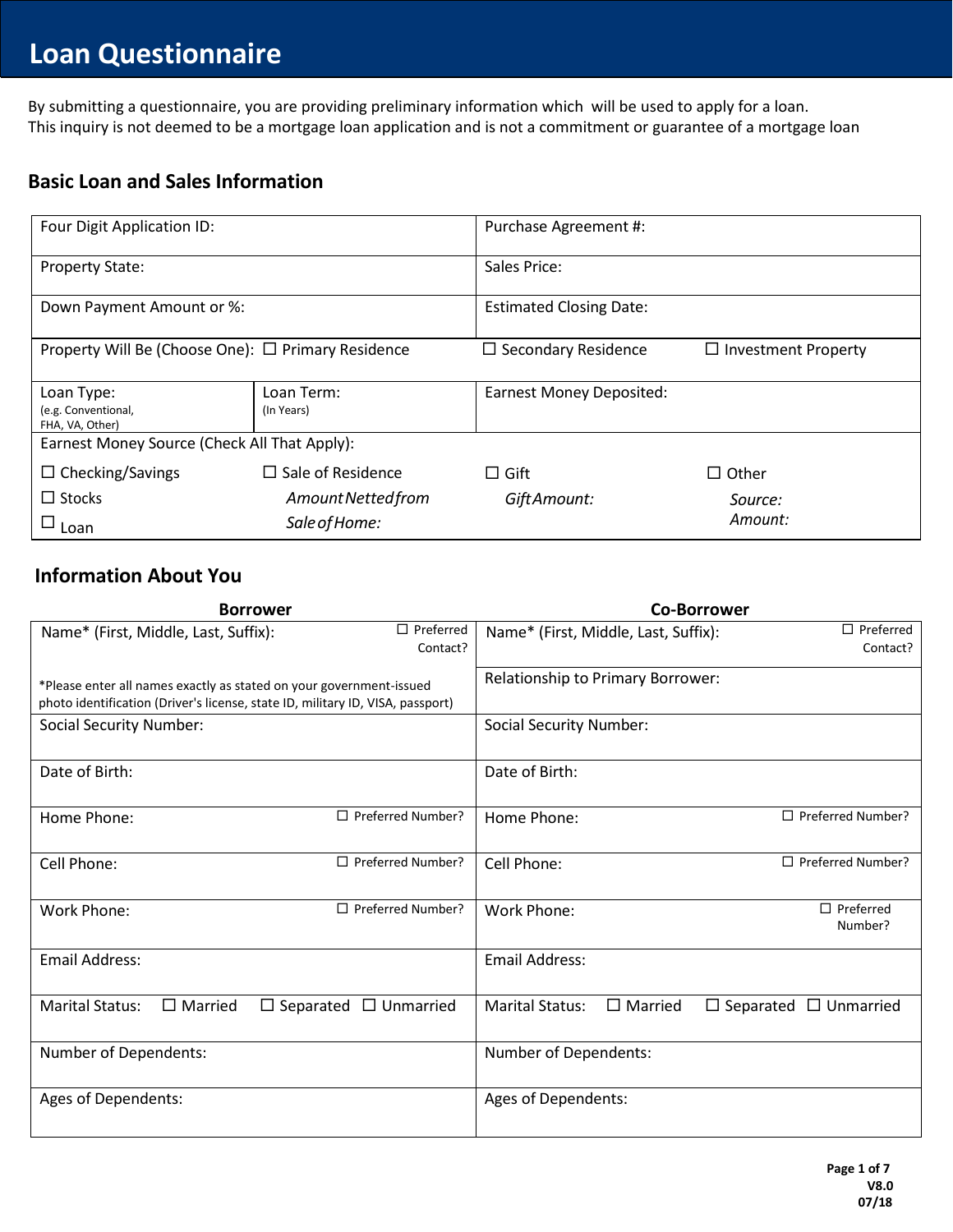**Questionnaireuestionnair**

| <b>Borrower</b>                                           | <b>Co-Borrower</b>                                                                |
|-----------------------------------------------------------|-----------------------------------------------------------------------------------|
| <b>Current Address</b>                                    | <b>Current Address</b>                                                            |
| Address (Street, City, State, Zip):                       | $\Box$ Check if the<br>Address (Street, City, State, Zip):<br>same as Borrower    |
| $\Box$ Own                                                | Own or Rent?                                                                      |
| $\Box$ Rent                                               | $\Box$ Own                                                                        |
| Own or Rent?                                              | $\square$ Rent                                                                    |
| Date From:                                                | Date From:                                                                        |
| If Rent, please provide the following:                    | If Rent, please provide the following:                                            |
| Landlord Name:                                            | Landlord Name:                                                                    |
| Landlord Phone Number:                                    | Landlord Phone Number:                                                            |
| Monthly Rent:                                             | Monthly Rent:                                                                     |
| $\Box$ Check if same as above                             | $\Box$ Check if same as above                                                     |
| <b>Mailing Address:</b>                                   | <b>Mailing Address:</b>                                                           |
| Previous Addresses (if at current home less than 2 years) | Previous Addresses (if at current home less than 2 years)                         |
| Address #1 (Street, City, State, Zip):                    | $\Box$ Check if the<br>Address #1 (Street, City, State, Zip):<br>same as Borrower |
| Own or Rent?                                              | Own or Rent?                                                                      |
| $\Box$ Own                                                | $\Box$ Own                                                                        |
| $\Box$ Rent                                               | $\Box$ Rent                                                                       |
| Date From:                                                | Date To:                                                                          |
| Date To:                                                  | Date From:                                                                        |
| Address #2 (Street, City, State, Zip):                    | $\Box$ Check if the<br>Address #2 (Street, City, State, Zip):<br>same as Borrower |
| Own or Rent?                                              | Own or Rent?                                                                      |
| $\square$ Rent                                            | $\Box$ Rent                                                                       |
| $\Box$ Own                                                | $\Box$ Own                                                                        |
| Date From:                                                | Date From:                                                                        |
| Date To:                                                  | Date To:                                                                          |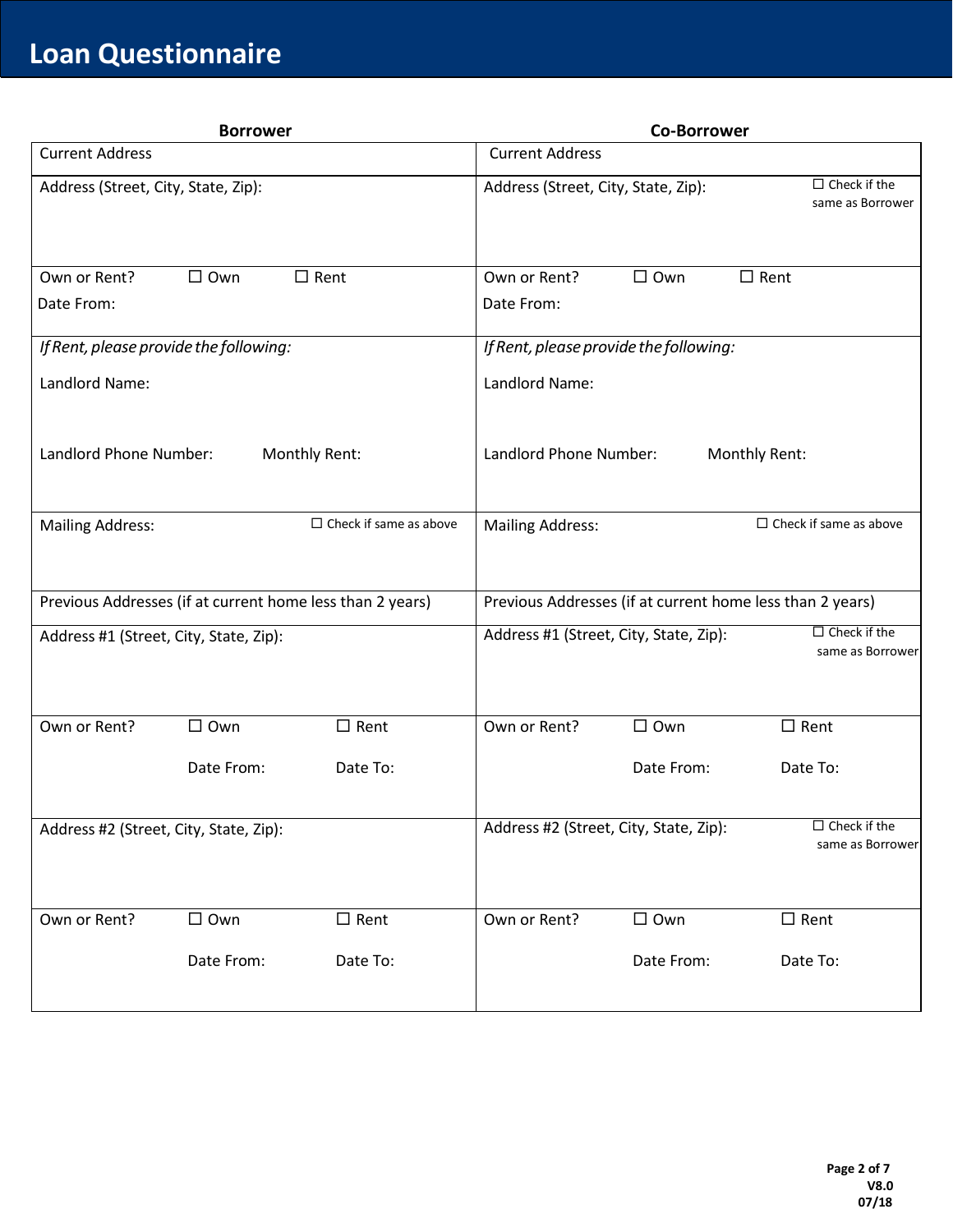**Questionnaireuestionnair**

### **Current Primary Employer Current Primary Employer**

|                              | <b>Borrower</b>         |                                      | <b>Co-Borrower</b>     |  |  |
|------------------------------|-------------------------|--------------------------------------|------------------------|--|--|
| Employer:                    |                         | Employer:                            |                        |  |  |
| Are you Self-Employed?       | $\Box$ Yes<br>$\Box$ No | $\Box$ Yes<br>Are you Self-Employed? | $\Box$ No              |  |  |
| <b>Employer Address:</b>     |                         | <b>Employer Address:</b>             |                        |  |  |
| Position:                    | Type of Business: asdf  | Position:                            | Type of Business:      |  |  |
| Start Date:                  | Years in Type of Work:  | Start Date:                          | Years in Type of Work: |  |  |
| <b>Gross Monthly Income:</b> |                         | <b>Gross Monthly Income:</b>         |                        |  |  |
| Base Income:                 |                         | Base Income:                         |                        |  |  |
| Overtime:                    |                         | Overtime:                            |                        |  |  |
| Bonus:                       |                         | Bonus:                               |                        |  |  |
| Commission:                  |                         | Commission:                          |                        |  |  |

If you have been at your current job for less than two years, please provide your previous employer(s) over the past two years on an additional sheet.

### **Current Secondary Employer** *(if you hold a second job)*

| <b>Borrower</b>                      |                        | <b>Co-Borrower</b>           |                            |  |
|--------------------------------------|------------------------|------------------------------|----------------------------|--|
| Employer:                            |                        | Employer:                    |                            |  |
| Are you Self-Employed?<br>$\Box$ Yes | $\Box$ No              | Are you Self-Employed?       | $\square$ No<br>$\Box$ Yes |  |
| Employer Address:                    |                        | <b>Employer Address:</b>     |                            |  |
| Position:                            | Type of Business:      | Position:                    | Type of Business:          |  |
| Start Date:                          | Years in Type of Work: | Start Date:                  | Years in Type of Work:     |  |
| <b>Gross Monthly Income:</b>         |                        | <b>Gross Monthly Income:</b> |                            |  |
| Base Income:                         |                        | Base Income:                 |                            |  |
| Overtime:                            |                        | Overtime:                    |                            |  |
| Bonus:                               |                        | Bonus:                       |                            |  |
| Commission:                          |                        | Commission:                  |                            |  |

### **Other Income:\***

| <b>Borrower</b>                                                                  |  | <b>Co-Borrower</b>                                                               |                          |  |  |
|----------------------------------------------------------------------------------|--|----------------------------------------------------------------------------------|--------------------------|--|--|
| Check Any That Apply and Indicate Gross Monthly Amount in<br>the Space Provided: |  | Check Any That Apply and Indicate Gross Monthly Amount in<br>the Space Provided: |                          |  |  |
| $\Box$ Social Security:                                                          |  |                                                                                  | $\Box$ Social Security:  |  |  |
| $\Box$ Retirement:                                                               |  |                                                                                  | $\Box$ Retirement:       |  |  |
| $\Box$ Other (Describe):                                                         |  |                                                                                  | $\Box$ Other (Describe): |  |  |
| $\Box$ Other (Describe):                                                         |  |                                                                                  | $\Box$ Other (Describe): |  |  |

\***Alimony, child support, or separate maintenance income need not be revealed if the Borrower or Co-Borrower does not choose to have it considered for repaying the loan.**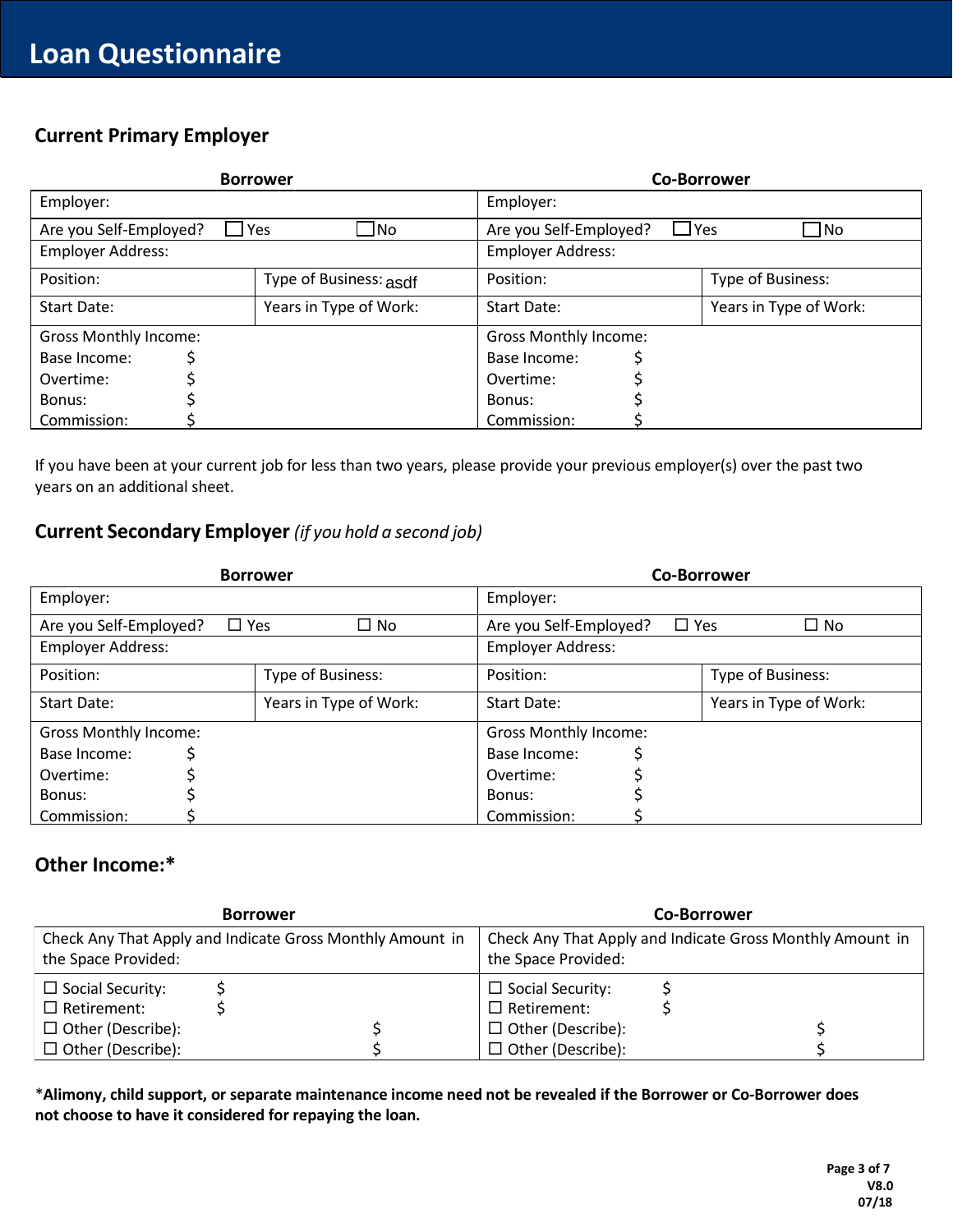# **Questionnaireuestionnair Asset Information**

Please list bank accounts, stocks, bonds, certificates of deposit, retirement funds, etc. Please be prepared to provide account numbers to your loan consultant during the interview. In the first box, enter B for borrower asset, C for co-borrower asset, or J for joint asset.

| B/C/J | <b>Name of Institution</b> | <b>Type of Account</b> | <b>Balance</b> |
|-------|----------------------------|------------------------|----------------|
|       |                            |                        |                |
|       |                            |                        |                |
|       |                            |                        |                |
|       |                            |                        |                |
|       |                            |                        |                |

If you have additional assets, please write the institution name, type, and balance for each on an additional sheet.

### **Real Estate Owned, if Applicable** *(Complete for all real estate owned)*

#### **Borrower's Current Home Property**

| Address:                             | <b>Estimated Value of Property:</b> | <b>Status of Property:</b>             |
|--------------------------------------|-------------------------------------|----------------------------------------|
|                                      |                                     | $\Box$ Sold                            |
| Mortgage Lender:                     | Mortgage Payment                    | $\Box$ Pending Sale                    |
|                                      | Principle & Interest: \$            | $\Box$ Rental<br>$\Box$ To Be Retained |
| $\Box$ This property has no mortgage | Taxes & Insurance: \$               |                                        |
| 2 <sup>nd</sup> Mortgage Lender:     | $2nd$ Mortgage Payment:             |                                        |
|                                      |                                     |                                        |

#### *Additional Property #1*

| Address:                             | <b>Estimated Value of Property:</b> | <b>Status of Property:</b>             |
|--------------------------------------|-------------------------------------|----------------------------------------|
|                                      |                                     | $\Box$ Sold                            |
| Mortgage Lender:                     | Mortgage Payment                    | $\Box$ Pending Sale                    |
|                                      | Principle & Interest: \$            | $\Box$ Rental<br>$\Box$ To Be Retained |
| $\Box$ This property has no mortgage | Taxes & Insurance: \$               |                                        |

#### *Additional Property #2*

| Address:                             | <b>Estimated Value of Property:</b> | <b>Status of Property:</b>             |
|--------------------------------------|-------------------------------------|----------------------------------------|
|                                      |                                     | $\Box$ Sold                            |
| Mortgage Lender:                     | Mortgage Payment                    | $\Box$ Pending Sale                    |
|                                      | Principle & Interest: \$            | $\Box$ Rental<br>$\Box$ To Be Retained |
| $\Box$ This property has no mortgage | Taxes & Insurance: \$               |                                        |

If you own additional property, please write the address, estimated value of the property, the mortgage lender and payment (if applicable), and the property's status for each on an additional sheet of paper.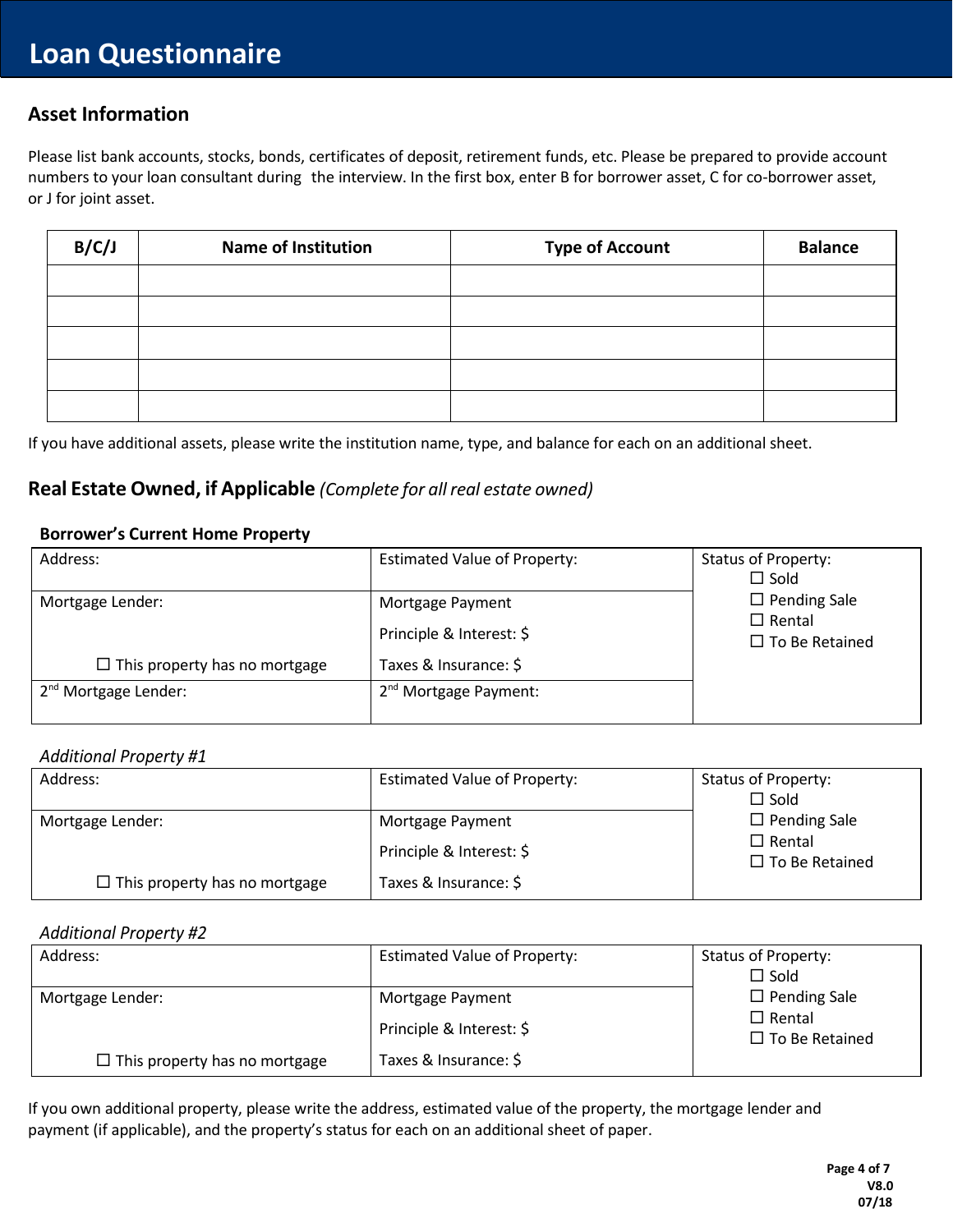# **Questionnaireuestionnair Payment Information**

Please list any monthly payments you owe that will not show up on your credit report (e.g. alimony, personal loans to an<br>. individual person, child support, etc.).

| Payee | <b>Description</b> | <b>Monthly Payment</b> | <b>Unpaid Balance, if</b><br>.<br>Applicable |
|-------|--------------------|------------------------|----------------------------------------------|
|       |                    |                        |                                              |
|       |                    |                        |                                              |
|       |                    |                        |                                              |

### **Declarations**

| <b>Declaration</b>                                                                                                                                |                                                        | <b>Borrower</b>                                          |                                                                                   | <b>Co-Borrower</b>         |
|---------------------------------------------------------------------------------------------------------------------------------------------------|--------------------------------------------------------|----------------------------------------------------------|-----------------------------------------------------------------------------------|----------------------------|
| Are there any outstanding judgments against you?                                                                                                  | $\Box$ Yes                                             | $\Box$ No                                                | $\Box$ Yes                                                                        | $\Box$ No                  |
| Have you been declared bankrupt in the past 7 years?                                                                                              | $\Box$ Yes                                             | $\Box$ No                                                | $\Box$ Yes                                                                        | $\Box$ No                  |
| Have you had a property foreclosed upon or given title or deed in lieu<br>thereof in the past 7 years?                                            | $\square$ Yes                                          | $\Box$ No                                                | $\square$ Yes                                                                     | $\Box$ No                  |
| Are you a party to a lawsuit?                                                                                                                     | $\Box$ Yes                                             | $\Box$ No                                                | $\Box$ Yes                                                                        | $\Box$ No                  |
| Have you directly or indirectly been obliged on any loan which resulted in<br>foreclosure, transfer of title in lieu of foreclosure, or judgment? | $\Box$ Yes                                             | $\Box$ No                                                | $\square$ Yes                                                                     | $\square$ No               |
| Are you presently delinquent or in default on any Federal debt or any<br>other loan, mortgage, financial obligation, bond or loan guarantee?      | $\Box$ Yes                                             | $\Box$ No                                                | $\Box$ Yes                                                                        | $\Box$ No                  |
| Are you obligated to pay alimony, child support, or separate<br>maintenance?                                                                      | $\Box$ Yes                                             | $\Box$ No                                                | $\Box$ Yes                                                                        | $\Box$ No                  |
| Is any part of the down payment borrowed?                                                                                                         | $\Box$ Yes                                             | $\Box$ No                                                | $\Box$ Yes                                                                        | $\Box$ No                  |
| Are you a co-maker or endorser on a note?                                                                                                         | $\Box$ Yes                                             | $\Box$ No                                                | $\Box$ Yes                                                                        | $\Box$ No                  |
| Are you a U.S. Citizen?                                                                                                                           | $\square$ Yes                                          | $\Box$ No                                                | $\Box$ Yes                                                                        | $\Box$ No                  |
| If no, are you a permanent resident alien?                                                                                                        | $\Box$ Yes                                             | $\Box$ No                                                | $\square$ Yes                                                                     | $\square$ No               |
| Do you intend to occupy the property as your primary residence? If yes,<br>complete the question below.                                           | $\Box$ Yes                                             | $\Box$ No                                                | $\square$ Yes                                                                     | $\Box$ No                  |
| Have you had an ownership interest in a property in the last three<br>years?                                                                      | $\square$ Yes                                          | $\square$ No                                             | $\square$ Yes                                                                     | $\Box$ No                  |
| What type of property did you own $-$ principal residence, second<br>home, or investment property?                                                | $\square$ Second Home                                  | $\Box$ Principal Residence<br>$\Box$ Investment Property | $\Box$ Principal Residence<br>$\square$ Second Home<br>$\Box$ Investment Property |                            |
| How did you hold title to the property - solely by yourself, jointly<br>with your spouse, or jointly with another person?                         | $\Box$ Solely by Yourself<br>$\Box$ Jointly with Other | $\Box$ Jointly with Spouse                               | $\Box$ Solely by Yourself<br>$\Box$ Jointly with Other                            | $\Box$ Jointly with Spouse |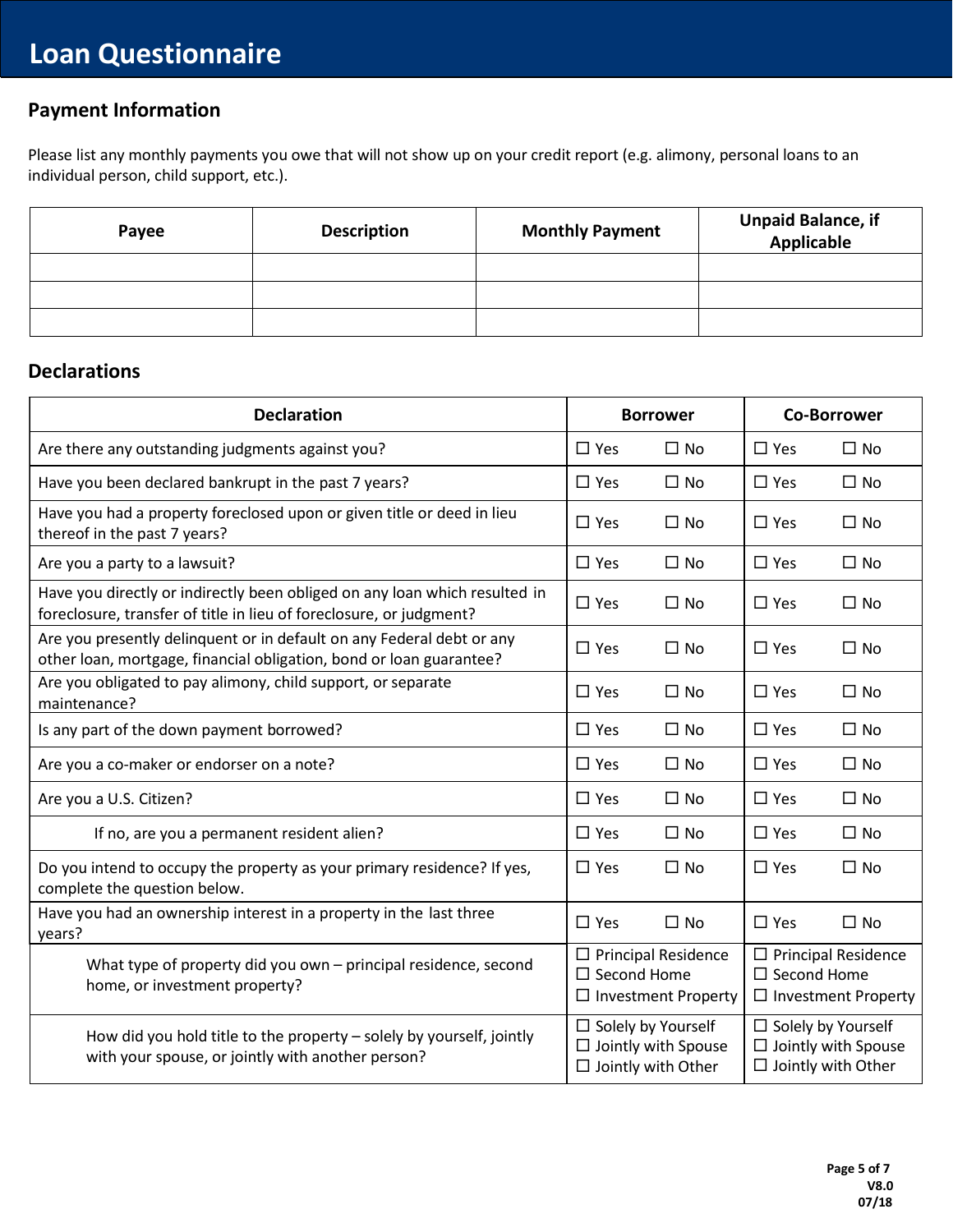# **Questionnaireuestionnair Credit Authorization**

**aire** Borrower(s) hereby authorize Mortgage Company, or a third party authorized by Mortgage Company, to obtain information in connection with the mortgage loan questionnaire. This information includes, but is not limited to, the following:

- 1. Present employment and past employment earnings records
- 2. Status and history of bank accounts, including, but not limited to, checking and savings accounts
- 3. Status and history of all stock holdings, and any other asset balances
- 4. Present and past mortgage loan information, including current balance(s), monthly payment(s), and payment history
- 5. Payment history on rental housing
- 6. Status and history of any personal loans, consumer credit, and trade accounts

Borrower(s) hereby authorize Mortgage Company to obtain a consumer credit report.

Borrower(s) hereby authorize any third party to release to Mortgage Company any information listed above, and to complete any verification forms to which the executed Authorization or a facsimile thereof is attached. This Authorization or a facsimile shall have the same force of and effect as though borrower(s) had executed such verification form.

Borrower(s) hereby acknowledge that Mortgage Company may obtain all or a portion of this information after the closing of the mortgage loan.

Borrower: \_\_\_\_\_\_\_\_\_\_\_\_\_\_\_\_\_\_\_\_\_\_\_ Date: \_\_\_\_\_\_\_\_\_\_\_\_\_\_\_\_\_\_\_\_\_\_\_\_\_\_\_

Borrower: \_\_\_\_\_\_\_\_\_\_\_\_\_\_\_\_\_\_\_\_\_\_\_ Date: \_\_\_\_\_\_\_\_\_\_\_\_\_\_\_\_\_\_\_\_\_\_\_\_\_\_\_